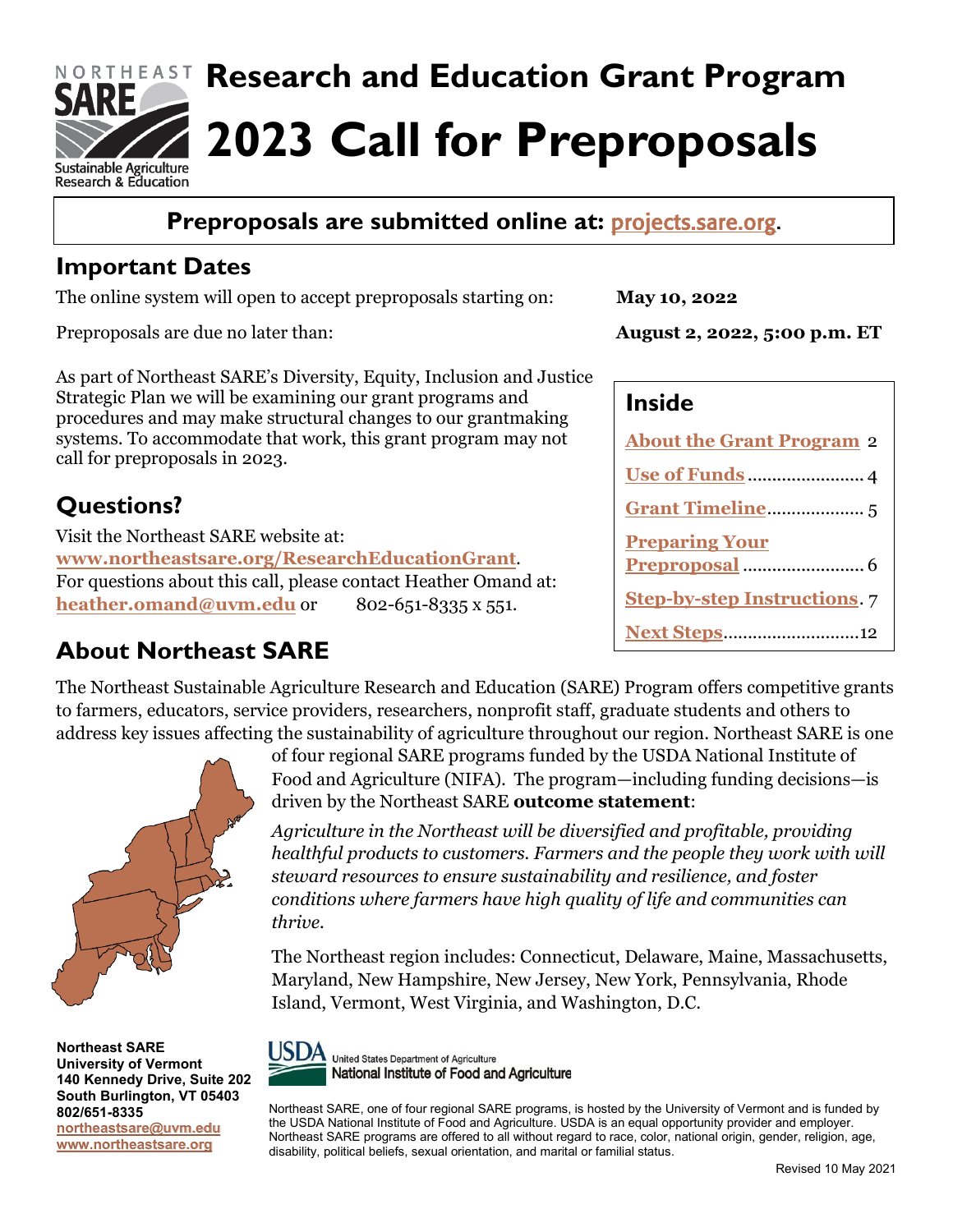# <span id="page-1-0"></span>**About Northeast SARE Research and Education Grants**

#### **Overview**

The Research and Education Grant program funds projects that result in gains in farmer knowledge, awareness, skills and attitudes that are then applied to make measurable on-farm changes leading to greater sustainability. The focus on farmer behavior change is a key requirement of this grant program.

All preproposals must include an education program for farmers that seeks to achieve a "performance target" that describes the changes in practices, behaviors or conditions among farmers expected to result from the proposed project. Preproposals may be submitted with or without an applied research component that supports the education program.

#### New for this Call

Northeast SARE will give additional consideration to projects that serve or engage historically underserved farmers and has added a new question to address this.

We no longer require an estimate of your funding request in the preproposal. Invited full proposals must still include a full budget.

To learn more about outcome funding and the use of performance targets, visit our "Guide to Outcome Funding" at: **[northeast.sare.org/grants/get-a-grant/research-and-education-grant](https://northeast.sare.org/grants/get-a-grant/research-and-education-grant-program/guide-to-outcome-funding/)[program/guide-to-outcome-funding](https://northeast.sare.org/grants/get-a-grant/research-and-education-grant-program/guide-to-outcome-funding/)**/

A wide variety of topics can be funded by Northeast SARE, including marketing and business, crop production, raising livestock, aquaculture, social sustainability, urban and Indigenous agriculture and much more. Other aspects of projects funded through the Northeast SARE program include those that address climate-smart agriculture practices intended to improve ecological, social, and economic resilience to climate change; increase carbon sequestration; and reduce greenhouse gas emissions. Climate-smart practices include reduced and no-till, cover crops, prescribed grazing, ruminant feed management, manure management, fertilizer management, and on-farm energy efficiency. In addition, projects may address traditional ecological knowledge.

#### About Preproposals

Preproposals are required for Research and Education Grants, as well as for Northeast SARE's Research for Novel Approaches and Professional Development Grant programs.

The preproposal is a preliminary concept document. Preproposals are evaluated by independent review teams made up of farmers, researchers, nonprofit staff and agricultural service providers. Reviewers evaluate proposals on a scale of 1 to 5 using the criteria that are listed beside the Step-by-Step Instructions that follow. Reviewers assign a single score to the preproposal based on the extent to which it addressed review criteria. Reviewers consider a preproposal's score, its contribution to Northeast SARE's outcome statement, and fit with the grant program's goals and audience and determine which preproposal applicants to invite to submit a full proposal. Both invited and not-invited applicants will receive feedback from reviewers.

In general, about one-third to one-half of preproposals are invited to submit full proposals and about onethird of full proposals are approved for funding by the Northeast SARE Administrative Council.

### Eligible Applicants

Research and Education Grants are open to anyone who works with farmers <sup>[1](#page-1-1)</sup>, including personnel at nonprofit organizations, colleges and universities, Cooperative Extension, municipalities, tribal

<span id="page-1-1"></span><sup>1</sup> View Northeast SARE's Definition of a Farm at **<northeast.sare.org/farmdefinition>**.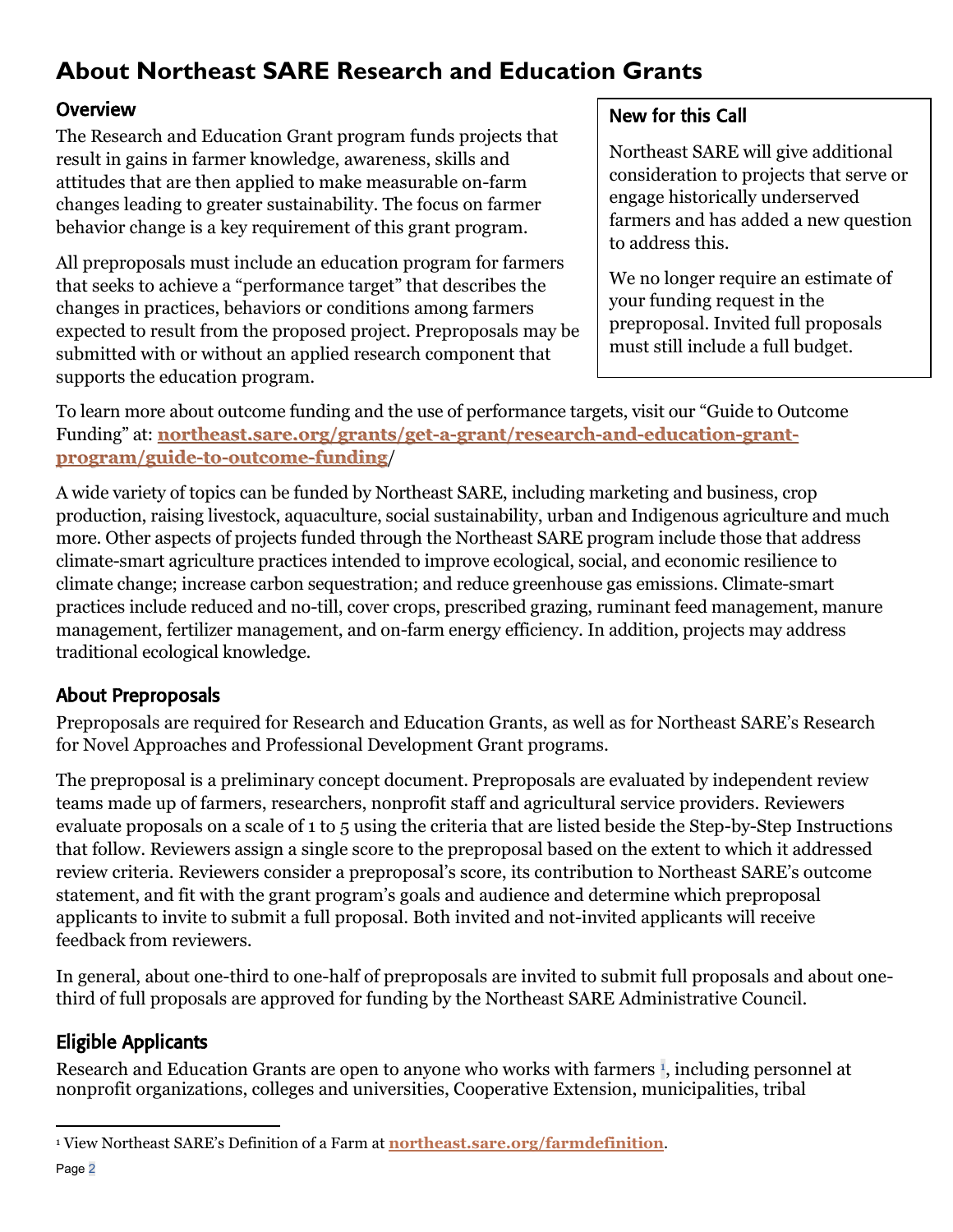governments, state departments of agriculture, federal agencies, research farms and experiment stations, for-profit business entities (such as private consultants, farmers and veterinary practices), etc.   

Northeast SARE encourages projects submitted from or in collaboration with women, the LGBTQIA+ community, and Black, Indigenous and People of Color (BIPOC). Additionally, we encourage projects submitted from or in collaboration with Minority Serving Institutions (including 1890s and other historically Black colleges and universities, Hispanic-Serving Institutions, and tribal colleges and universities) and other organizations in the Northeast that work with historically underserved communities.   

Your organization must have the legal structure and financial capacity in place to receive and implement a Northeast SARE contract, including expending funds needed for the project prior to receiving reimbursements from Northeast SARE; advance payments are not possible.   

Projects must take place within the Northeast region, described on page 1. Applicants and host organizations may be located outside of the Northeast region if the project activities and the farmers served are located within the Northeast region.   

An individual project leader may not submit more than two preproposals per grant program per year. If you submit multiple preproposals and more than one is invited to submit a full proposal, you may submit only one full proposal across the Research for Novel Approaches, Research and Education, and Professional Development Program grants. Current SARE grant recipients who are behind in their reporting will not be invited to apply for full proposals.

Northeast SARE will not fund proposals that appear to duplicate work that has been approved for funding by another grant program (within or external to SARE).  

Northeast SARE is committed to accessibility for all eligible applicants. We encourage you to reach out to us regarding any challenges you experience as you plan and submit your preproposal. To do so or to specifically request a disability-related accommodation, please contact Northeast SARE as soon as possible at 802-651-8335 or northeastsare@uvm.edu. Depending on the type of request it may take our team two or more weeks to provide accommodations. We appreciate advance notice when possible so we have time to effectively address your request.

#### Funding Available

Approximately \$2.25 million has been allocated to fund projects for this cycle of Research and Education Grants. There is no proposal funding cap for this program. Awards typically range from \$30,000 to \$250,000 depending upon a project's complexity and duration. We estimate that 10 to 15 awards will be made in 2023.  

#### Project Duration

Typical project length is 2 to 3 years. All projects must be completed by November 30, 2026.

#### Conflict of Interest

Members of the Northeast SARE Administrative Council, SARE staff, and SARE State Coordinators are not permitted to be funded or named in proposals. Members of proposal review teams are not permitted to discuss or vote on proposals that are submitted by organizations they work for, organizations for which they serve as a board member or paid consultant, former graduate student advisees or advisors, family members or close personal friends. Reviewers may not review a proposal in which their collaborators on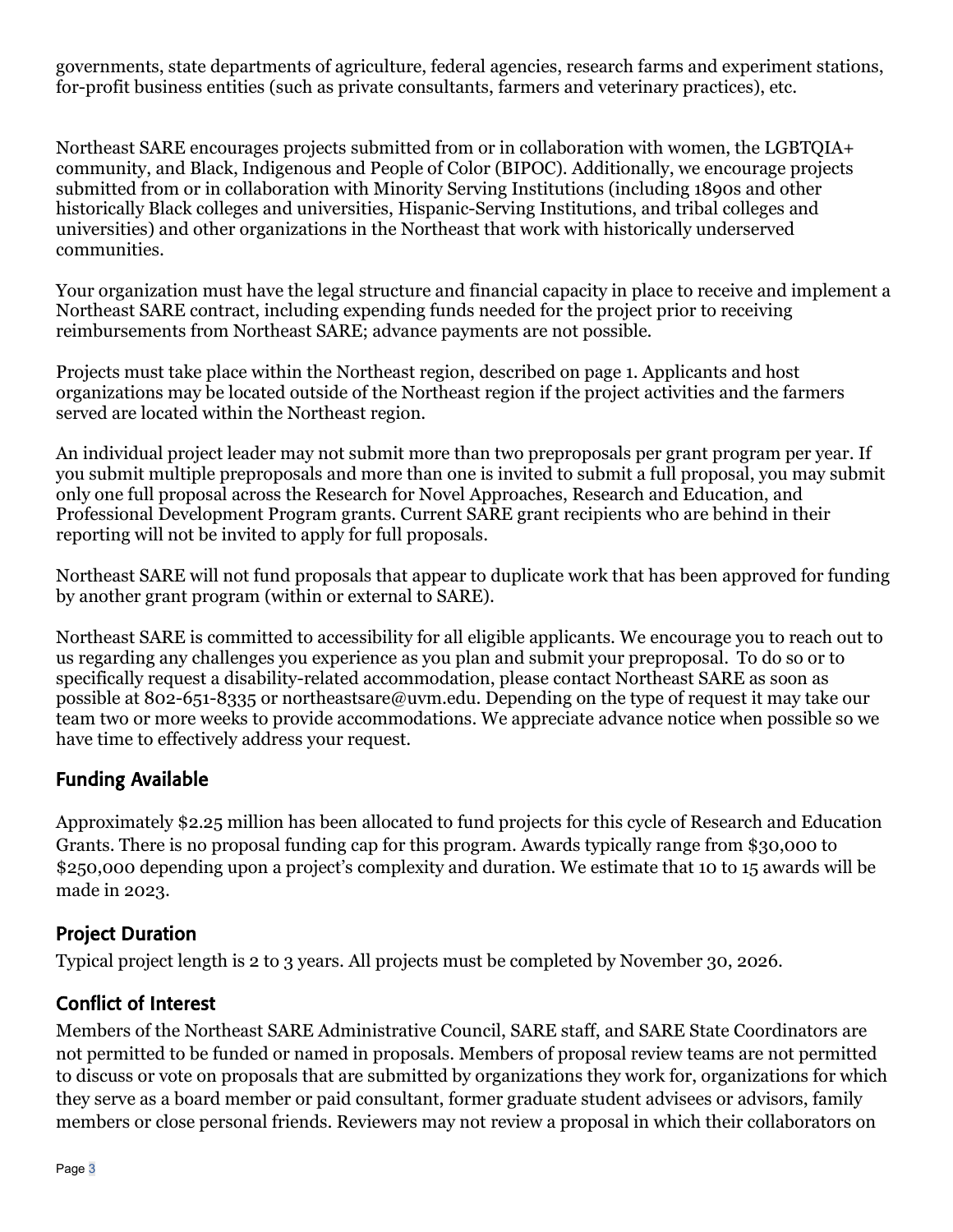research projects or co-authors on peer reviewed publications (including pending publications and submissions) serve as project leaders; the timeline for this prohibition is for any projects or publications within the past three years. Northeast SARE's full Conflict of Interest policy can be found at: [https://northeast.sare.org/northeast-sare-conflict-of-interest-policy/.](https://northeast.sare.org/northeast-sare-conflict-of-interest-policy/)

### Public Domain

Preproposals and reviews are kept confidential, shared only among Northeast SARE staff, Administrative Council, and grant program reviewers. However, Northeast SARE, as a USDA NIFA program, is committed to public accessibility of results of funded projects; therefore, funded proposal text, and funded project reports will be in the public domain.

### Acknowledging Northeast SARE

All funded projects are required to acknowledge Northeast SARE as the funding source in all project publications and outreach materials. You can find more information about acknowledging Northeast SARE at: **<https://northeast.sare.org/about/northeast-sare-logo-and-acknowledgement/>**.

## <span id="page-3-0"></span>**Use of Funds**

Eligible and ineligible expenses for this grant program are listed below. All grant expenses must be incurred during the contract period.

#### **Eligible Expenses**

Funds may be used for the following expenses, as long as they are specific to the project:

- **Labor**, including wages, stipends, salary and benefits;
- **Graduate student tuition remission** when a component of an assistantship compensation package;
- **Materials and supplies**, including research and education supplies, outreach materials, and software;
- **Travel and per diem expenses;**
- **Journal and other publication fees** if they are incurred during the contract period as well as copies, postage and other communications expenses;
- **Compensation for services** like farmer stipends, presenter fees and other services rendered, lab fees, as well as research incentives and compensation for interviewees, and subscriptions for project-specific services, e.g., for video conferencing or online data storage;
- **Meeting and training expenses**, including facility rental and participant support costs;
- **Equipment purchases and fabrication** necessary for, and specific to, the project (equipment with general uses, like a computer or tractor, are not eligible);
- **Rental or operating charges** for farm equipment, land, or greenhouse space;
- **Subawards** for portions of the project conducted by other organizations;
- **Indirect costs** up to 10 percent of total direct costs. Please note that for-profit businesses generally cannot include indirect costs in the budget.

#### **Ineligible Expenses**

● **Capital costs** including the purchase of land, buildings, livestock, general use machinery, greenhouses, and major improvements, fixtures and expansion expenses;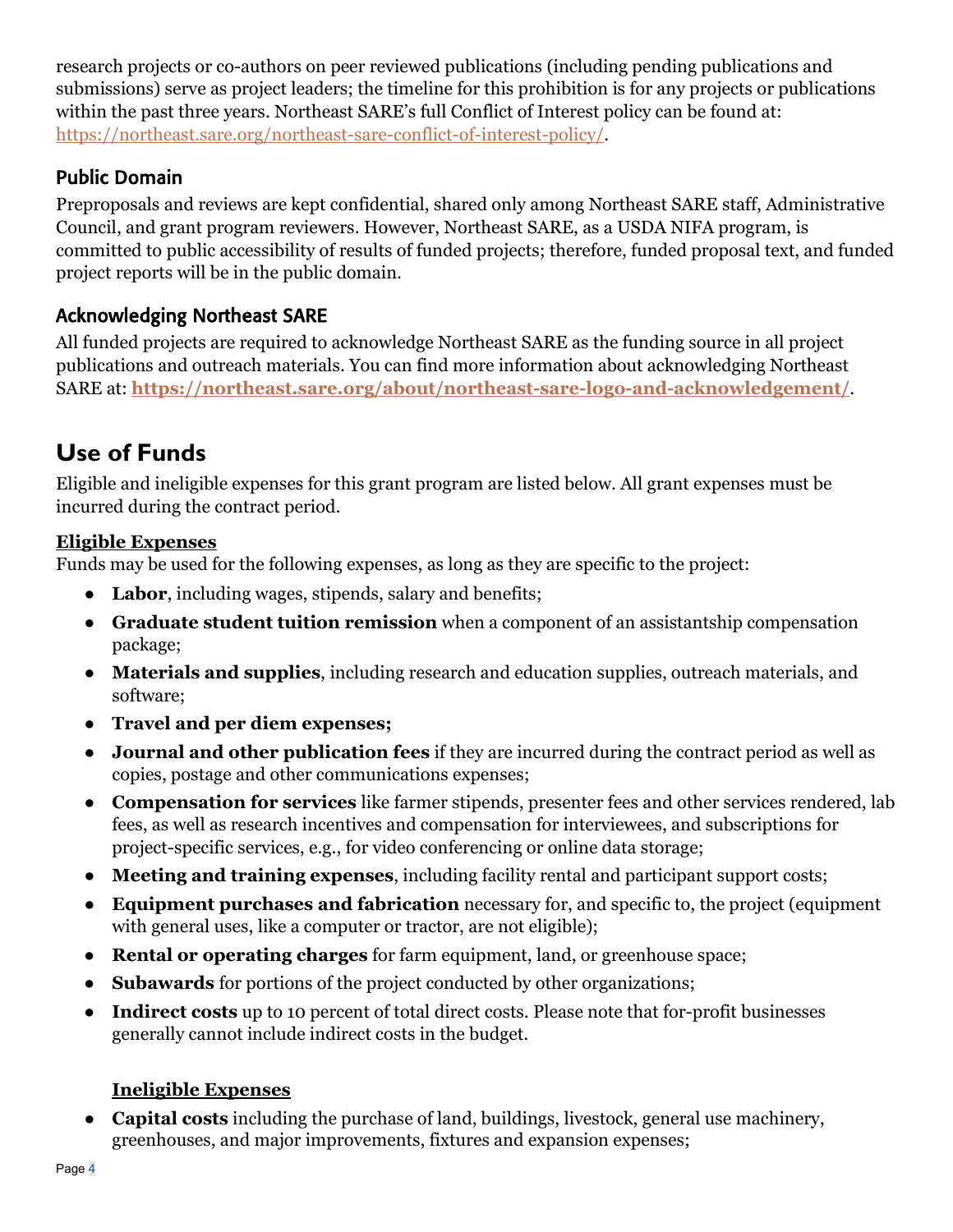- **Normal operating expenses** that would be incurred in the absence of the project such as utilities, general maintenance, or general supplies.
- **Promotional items**, including clothing (hats, tee shirts, aprons, etc.), swag, giveaways, subsidies, raffles, and branded promotional material;
- **Travel to conferences and other meetings** unless essential to the project's success, such as presentation of project results or to explicitly bring information back to project participants.
- **International travel** unless integral to the project's success and described in the full proposal's budget justification (Note: There are certain restrictions on costs and carriers);
- **Cell phone charges,** even if cell phones are used during the course of the project;
- **Food expenses** unless necessary for the continuity of a training event or project meeting;
- **Expenses outside of the grant period** (before the start date or after the end date on the grant contract).

<span id="page-4-0"></span>Costs for copiers, cameras, computers, video equipment, and other items that have uses beyond the project must be provided by the applicant, as they are considered indirect costs. To be considered as a direct cost, the item must be clearly essential and specific to the proposed project.  

## **Grant Timeline**

| Applicants notified whether or not they are invited to submit a full proposal  August 29, 2022                                             |  |  |
|--------------------------------------------------------------------------------------------------------------------------------------------|--|--|
|                                                                                                                                            |  |  |
|                                                                                                                                            |  |  |
|                                                                                                                                            |  |  |
|                                                                                                                                            |  |  |
|                                                                                                                                            |  |  |
|                                                                                                                                            |  |  |
|                                                                                                                                            |  |  |
| *There are two tiers of full proposal review. Applicants will be notified whether their proposal moves on<br>from Tier 1 to Tier 2 review. |  |  |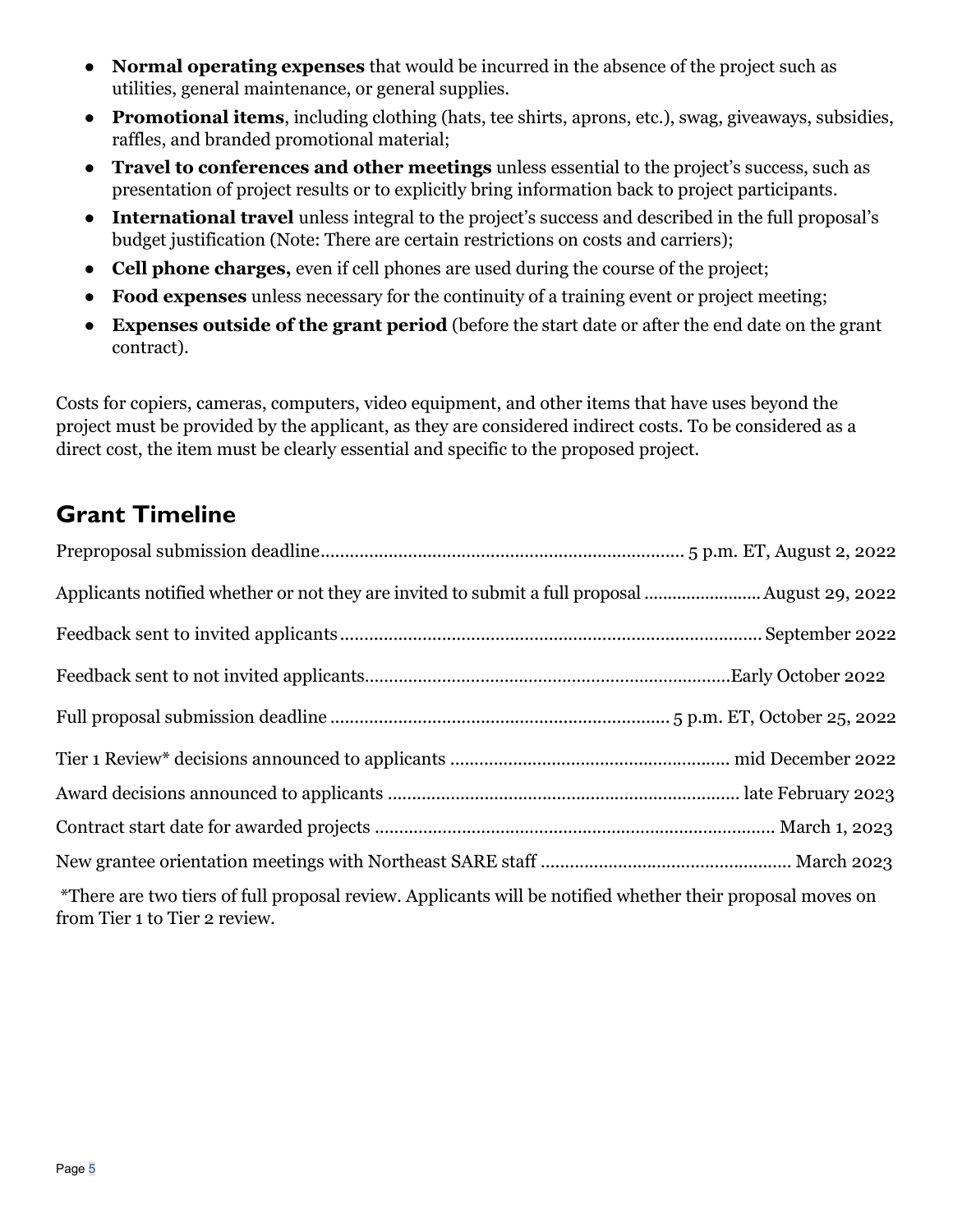## <span id="page-5-0"></span>**Preparing Your Preproposal**

You will submit your preproposal online at: **<https://projects.sare.org/>**. Please prepare your preproposal well in advance of the deadline.

There are word limits for most entries. We suggest you use a word processing program to develop your preproposal content offline, ensuring it is accurate and complies with the word limits before pasting into the online system. To that end, a Word document of the preproposal questions is available at: **[www.northeastsare.org/REPrepDoc](http://www.northeastsare.org/REPrepDoc)**.

Keep your writing clear and simple. Avoid scientific jargon and specialized vocabulary—write for a mixed audience that includes farmers, researchers, Extension and nonprofit educators, and other agricultural service providers. You can assume that grant reviewers have solid agricultural knowledge, but not necessarily deep expertise in your subject area.

Do not include links to external sites as they will not be considered by reviewers.

### SARE's Grant Management System

The Grant Management System will be open for preproposals from May 10, 2022 until the deadline, 5 p.m. ET on Tuesday, August 2, 2022. Staff are available to answer questions until 5 p.m. ET on the due date. We strongly suggest you submit your preproposal well in advance of the deadline in case you experience technical issues that take time to resolve.

#### Getting a User Account

New users should select "**Create an account**" and complete the registration information. The system will send you an email with instructions to create your password.

If you have previously received SARE grants, submitted project reports or recently reviewed SARE grants, you are registered as a user in the system and should use your account to submit your preproposal. Once logged in, be sure to update your account profile. If your account profile is incomplete, you will not be able to submit your preproposal. Here, the Grant Management System will show the message, "Missing contact information. <Individual's Name> must log in and update their profile before application can be submitted."

#### Logging In

From the SARE Grant Management System landing page at **[projects.sare.org](https://projects.sare.org/)**, select "**Log in**". Once logged in, select "**Start a new grant proposal.**" Grant opportunities for all four SARE regions will be listed; scroll down until you see "**Northeast**" and click the "**+**" button. Under "**2023 Northeast SARE Research and Education Preproposal**", select "**Begin a New Proposal.**"

#### Entering your Preproposal

Start your preproposal by clicking "**Edit Title**" and enter a clear, succinct title, in title case, of under 150 characters (including spaces) that captures the essence of the project's intent. Avoid acronyms, jargon and unnecessary words.

Next, provide a brief "**Project Description**" of 300 characters or less by clicking "**Edit Description**." This is a short description of what the project intends to accomplish and, should your project be funded, will show up as the search result in the SARE database.

Be sure to click "**Save**" after each entry.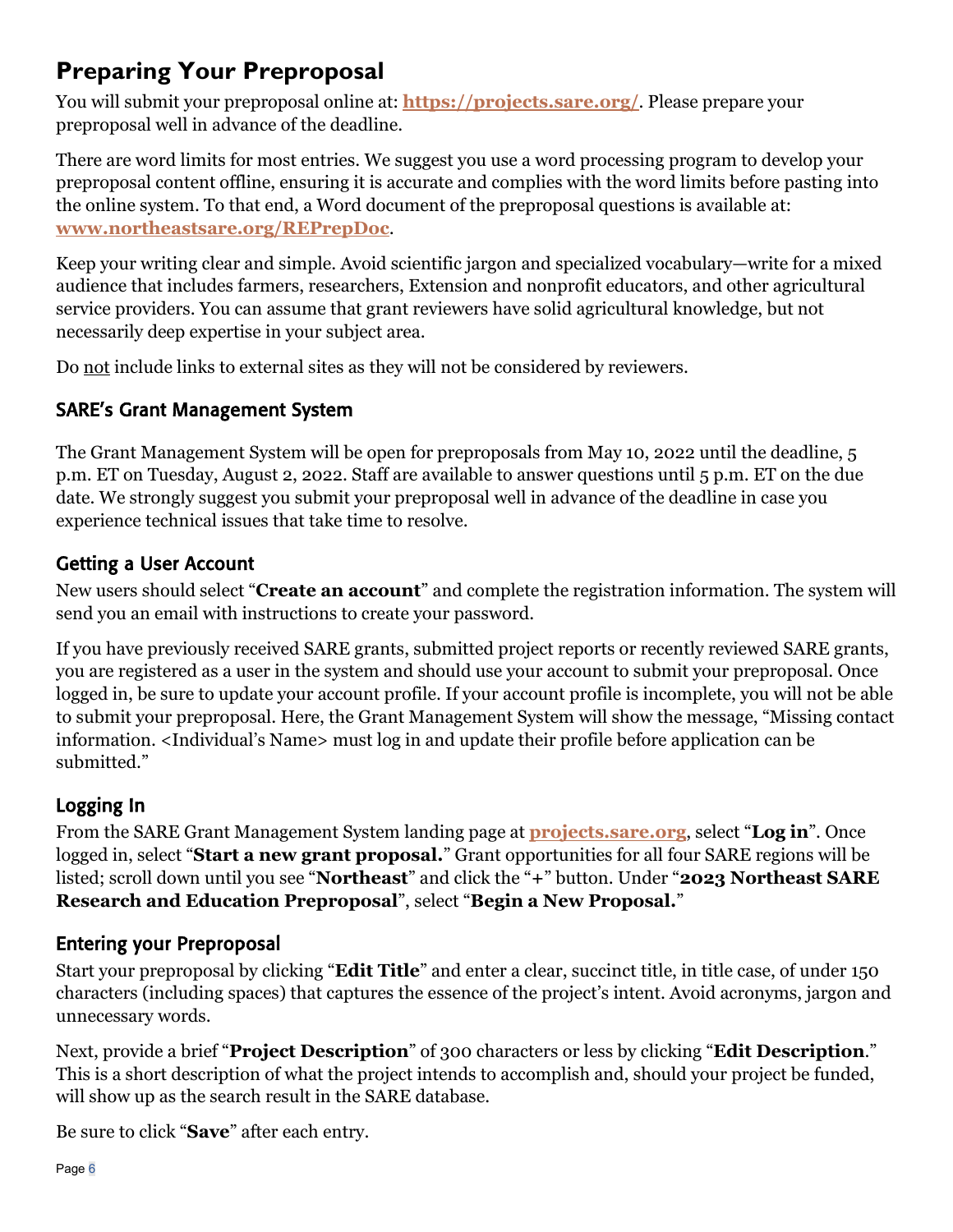In the majority of cases you, the grant applicant, are also the project leader (PL). If this is the case, you should ignore the button that says "**Change**" under the "**Project Leader**" heading. If it is necessary for the applicant and the PL to be different, use the "**Change**" button to add PL information here. If the PL does not currently have a projects.sare.org account, they need to create one in order to change the PL from the applicant and they must complete their full profile information before the preproposal can be submitted. Only the applicant can submit the preproposal, but the PL will be able to edit the preproposal. Note: The PL is responsible for oversight of the project and must be housed at the same organization as the project's authorized official (the person authorized to sign for the organization hosting the grant, if funded).

Next, complete the preproposal sections. To navigate the preproposal online, each section appears on the menu in the left sidebar of the Proposal Overview page; clicking on the section heading will open the fields for entering responses to questions. To enter information, click "**Edit Answer**" for each question and be sure to click "**Save**" after each entry. See the Step-by-Step instructions that follow for additional guidance. At any time during the writing of your preproposal, you may preview a draft from the Proposal Overview Page by clicking "**View Draft**". Once there, you can also share the draft of your preproposal with collaborators by either sending the "**Link to Share**" found at the top of the draft page or by creating and sending a PDF of the preproposal.

You may log out of the Grant Management System at any time during entry of your application and reenter it to continue. Log in and select "**Manage Grant Applications**" to return to your application. Your application will be listed under "**Unsubmitted Proposals**." Previously saved responses can be edited and new sections can be filled in. Remember to save your entries.

<span id="page-6-0"></span>When all preproposal questions are answered to your satisfaction, go to the Proposal Overview page and click the **"Submit Proposal"** button at the bottom of the page. The button will not appear until you have answered all required questions. Clicking once will advance your submission to a confirmation page. Please make sure to select **"Submit proposal"** again. You will receive an email confirmation of your submission. Your submission is not complete until this final step, and it is important that you see the email confirmation to be sure your submission went through.

Prior to the deadline, you may unsubmit to revise the preproposal, but if you do so, don't forget to submit it again when you are done, otherwise it will not go forward to review.

# **Step-by-Step Instructions**

The preproposal is divided into two sections, each containing multiple questions. Instructions for all questions are presented below. Review criteria appear next to their associated questions throughout the instructions. Answers should be written per the instructions and should adequately address the associated review criteria when applicable.

Please note:

- No attachments are allowed in the preproposal application.
- Do not include links to external sites; they will not be considered by reviewers.
- No authorized signatures are required for preproposals.

## General Information

*Note: This section has no review criteria and is not scored by reviewers.*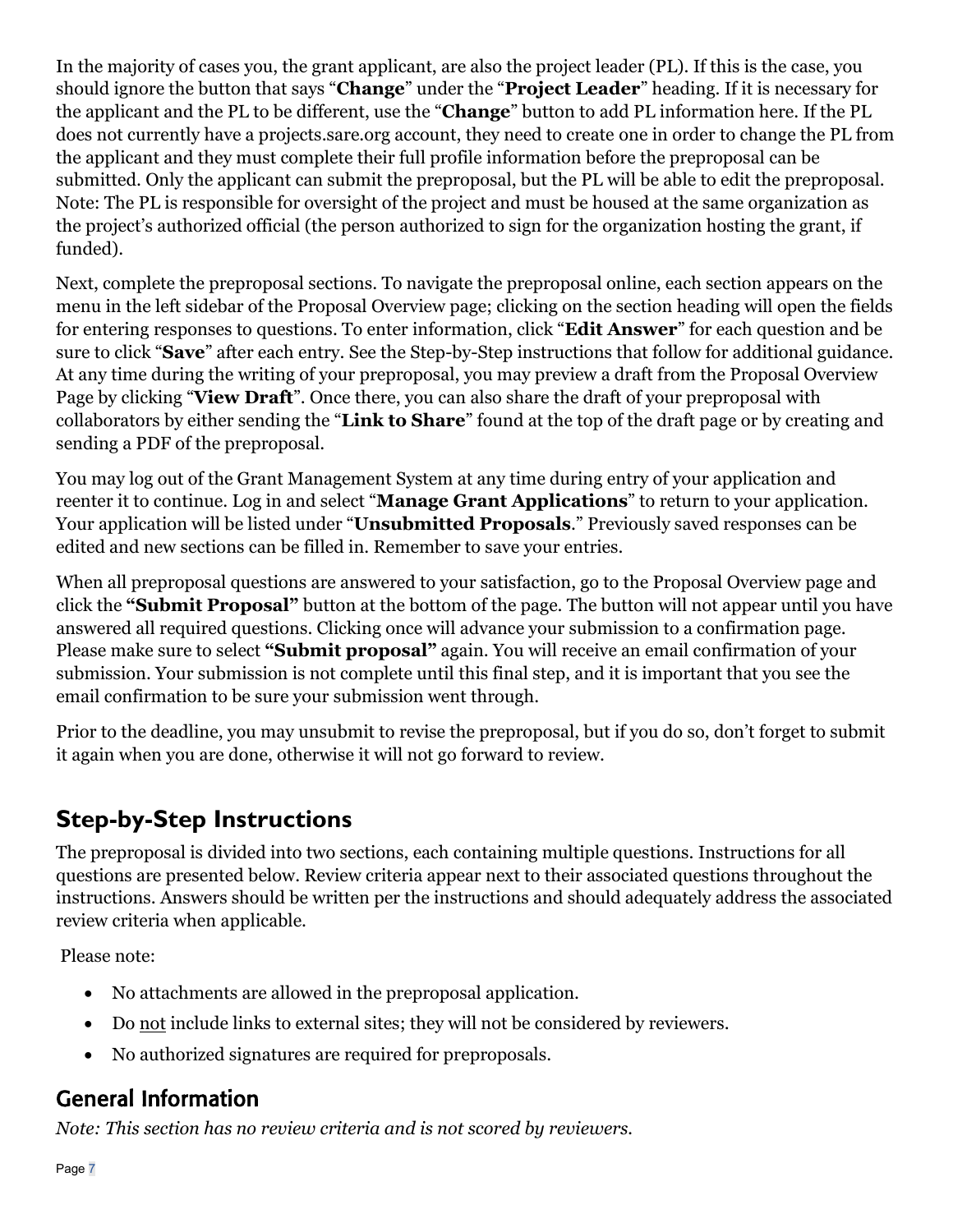**Organization**: Name of organization or institution hosting the project. An answer to this question is not required; only enter if different from the applicant's institution because the applicant's institution is automatically populated from their profile.

**Primary State**: Select the state where the majority of work will be carried out, i.e., the primary location of the grant activities. Usually this is the home state of the project leader.  

*Optional* **Geographic Scope**: If this project will take place in more than just the primary state, list all the states where this project will take place.

**Project Length:** Enter the anticipated project length, in years.

**Resubmission:** Was a previous version of this work submitted as a full proposal to Northeast SARE? Answer yes or no.

*Optional* **Additional Context** (150-word limit): Describe any challenges you and others face in accessing resources to support the type of work outlined in this proposal.

## Preproposal Questions



When designing your proposal and responding to the questions below, please consider that the Statement of Need should include a description of the full population of farmers (type, number, scale, and location) that could benefit from the project, the Education Plan should describe how many farmers in that population will be reached by project activities, and the Performance Target describes the number of farmers reached by the education plan who actually make a verifiable change (often some subset of those who participate in the education plan).

It should be clear to reviewers how the information in the

Statement of Need and Education Plan flow and lead to the Performance Target. Not all farmers described in the Statement of Need would be reached in a normal project timeline, but all activities in the Education Plan and the measurable changes described in the Performance Target should be achievable by the project's end date.

### 1. Performance Target (100-word limit)

The performance target defines the specific and verifiable changes that farmers will make as a result of participating in project activities (you may wish to finalize this section of the proposal last). The performance target represents your best, informed estimate of what will happen if all goes according to plan.  

The performance target is a project's measurable goal, not a guarantee. It should be ambitious yet realistic. It is the outcome that farmers are expected to achieve resulting from their participation in your project's education program. The performance target should be measurable by the planned project end date.

#### **Review Criteria:**

The performance target describes: 1) the change or adoption farmers will make; 2) the number of farmers expected to adopt the practice or behavior; 3) the extent of that adoption expressed in measurable units (acres, families, animals, etc.); and 4) a numerical estimate of the economic, environmental and/or social benefit(s) that will be measured.  The performance target is specific, meaningful, measurable, and ambitious yet realistic.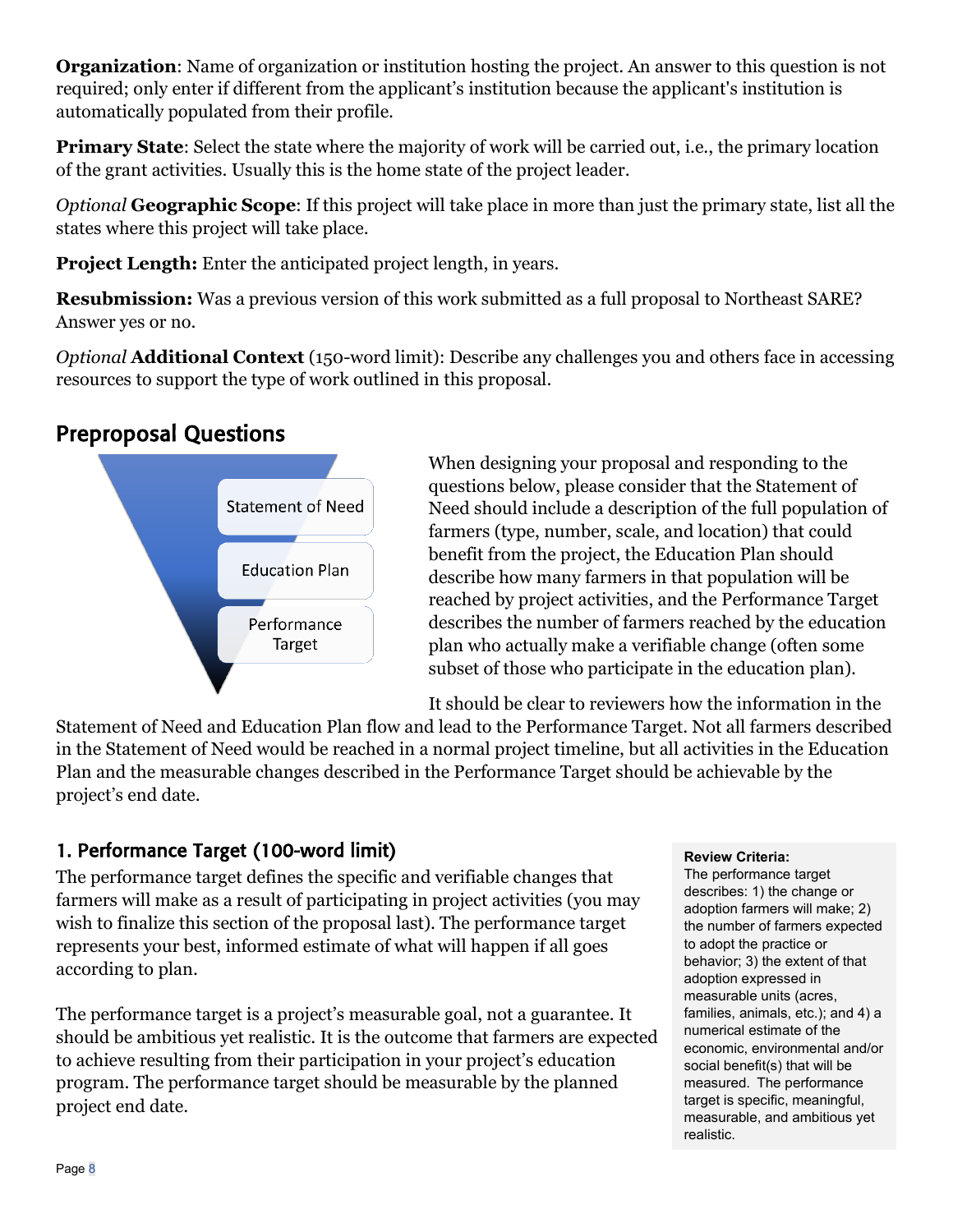Write your performance target in one to two sentences, using the following four required components. For example, "X practice will be adopted by X farmers on X number of acres, resulting in X improvement."

- 1) The **change or adoption farmers will make** by the end of the project as a result of their participation in the education program. *Examples include adoption of a new crop or livestock production practice; an improved system for food safety, product processing, pest management; a new approach to business management, marketing or value-added enterprise; specific actions for intergenerational farm transfer or improved human resource management; and improved ties among food system stakeholders.*
- 2) The **number and type of farmers** who will adopt the new practice, change or behavior*. Examples include 50 grass-based dairy farms in New York; 200 shellfish farms in the mid-Atlantic; 60 farmers and their families in central PA dependent on rented land.*
- 3) The **extent of farmer adoption**, expressed in measurable units. This may be the amount of production affected by the change or adoption or other measurable impacts. *Examples include the total number of crop acres, animals, or other units of production switched to a new practice; number of new markets, products or enterprises developed; number of new farm management plans or strategies implemented; and number of employees, farm families, or communities affected by a new plan, practice or strategy.*
- 4) The **measurable benefits** that will result from the change, adoption of practices or new behavior. These must be measurable, either directly or based on values established in the literature. Measurable benefits can be environmental, financial and/or social. *Examples include pounds of excess nutrient applications avoided; reductions in number of pesticide applications; dollar savings on purchased input costs; dollar value of increased sales from new markets; the number and/or magnitude of farmer-reported improvements in quality of life; increases in the number of farm employees retained over time or in measures of employee satisfaction; and acres/value of farmland transferred to new farmers, among others.*

Do not refer to research objectives in the performance target. Since research results cannot be guaranteed, the extent to which participants achieve the performance target must not depend on the findings of proposed research.

Do not include educational activities conducted by the project team in the performance target. These should be described in the Education Plan section.

Performance targets must not include percentages of unknown numbers.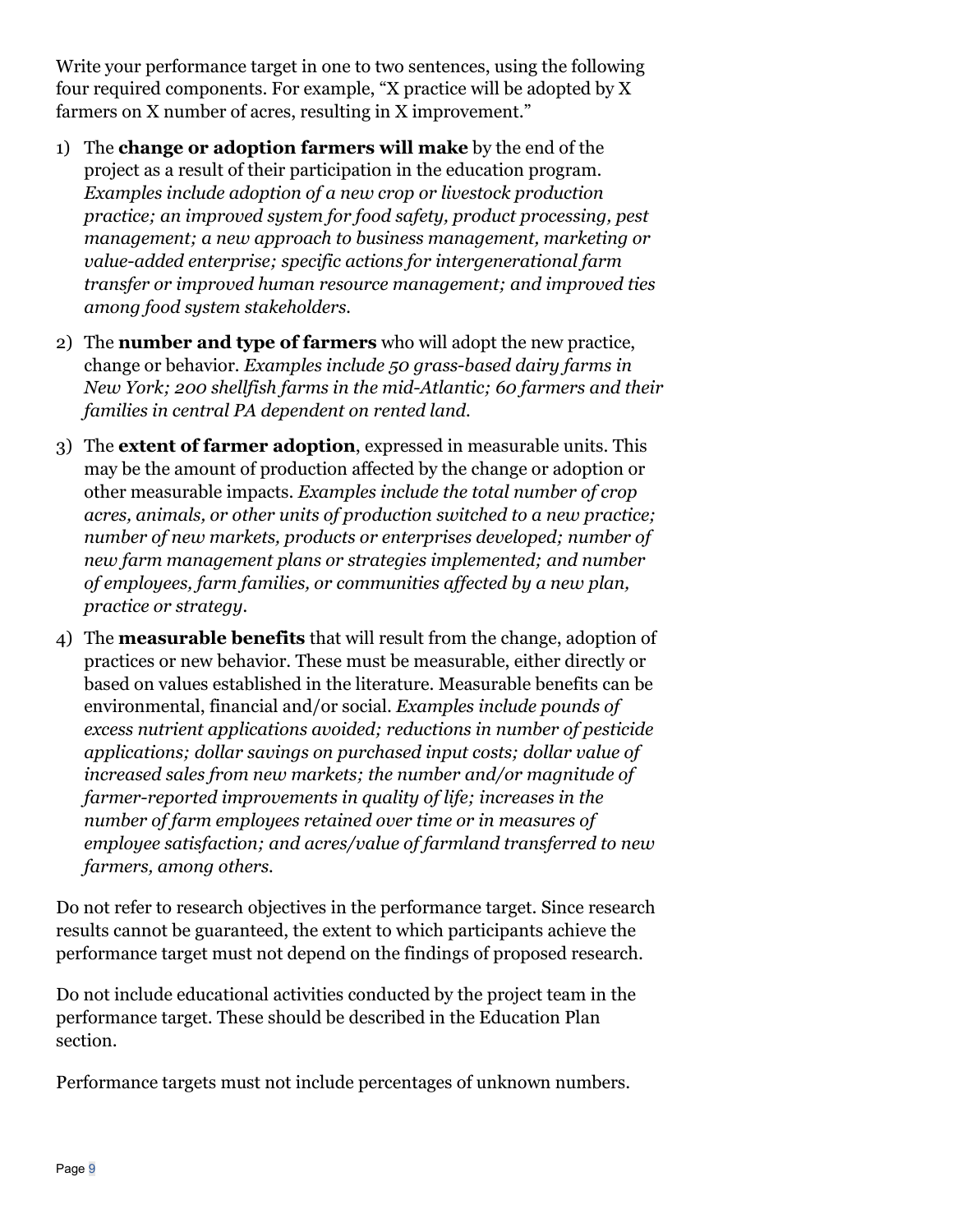#### 2. Number of Farmers in the Performance Target

Enter the number of farmers listed in the performance target above.

#### 3. Statement of Need (200-word limit)

Describe:

- 1) The problem or opportunity for farmers in the Northeast that the project will address;
- 2) Why it is important to sustainable agriculture as described by Northeast SARE's outcome statement (see page 1);
- 3) The full population of farmers in the Northeast (type, number, scale, and location) that could benefit from the project.

Note: Citations are not required in the preproposal.

#### 4. Farmer Interest (200-word limit)

Describe specific evidence that farmers need or want the work proposed by your project. If you have data documenting farmer interest in the project, summarize this information. If not, describe how you will collect this data if you are invited to submit a full proposal.

#### 5. *Optional* Historically Underserved Farmers (200-word limit)

Northeast SARE does not require projects to serve or engage historically underserved farmers. However, preproposals that advance diversity, equity, inclusion, and justice (DEIJ) will be elevated by reviewers in the final ranking in relation to preproposals that do not. You can either write "N/A" or provide a description of how your project serves, centers leadership by, or otherwise engages historically underserved farmers. Describe which audience(s) these farmers represent and any plans to compensate participants.

USDA defines historically underserved audiences to include sociallydisadvantaged producers, limited resource producers, beginning farmers/ranchers, and veterans. They further define socially-disadvantaged farmers and ranchers belonging to the following groups: American Indians or Alaskan Natives, Asians, Blacks or African Americans, Native Hawaiians or other Pacific Islanders, Hispanics, and women. Northeast SARE also considers LGBTQIA+ farmers to be historically underserved.

#### **Review criteria:**

The problem or opportunity is clearly described, and there is a strong connection to Northeast SARE's outcome statement. The type, number, scale and location of farms potentially benefited are described and quantified.

#### **Review criteria:**

The explanation for farmer interest in the project is compelling. The preproposal presents evidence of farmer interest or a plan for collecting interest data for the full proposal is clearly described.

#### **Review criteria:**

Northeast SARE does not require that projects focus on historically underserved farmers. Reviewers will elevate preproposals in the final ranking that contribute to Northeast SARE's DEIJ goals, provide a description of the historically underserved farmers the project will serve or engage, and how this will be done.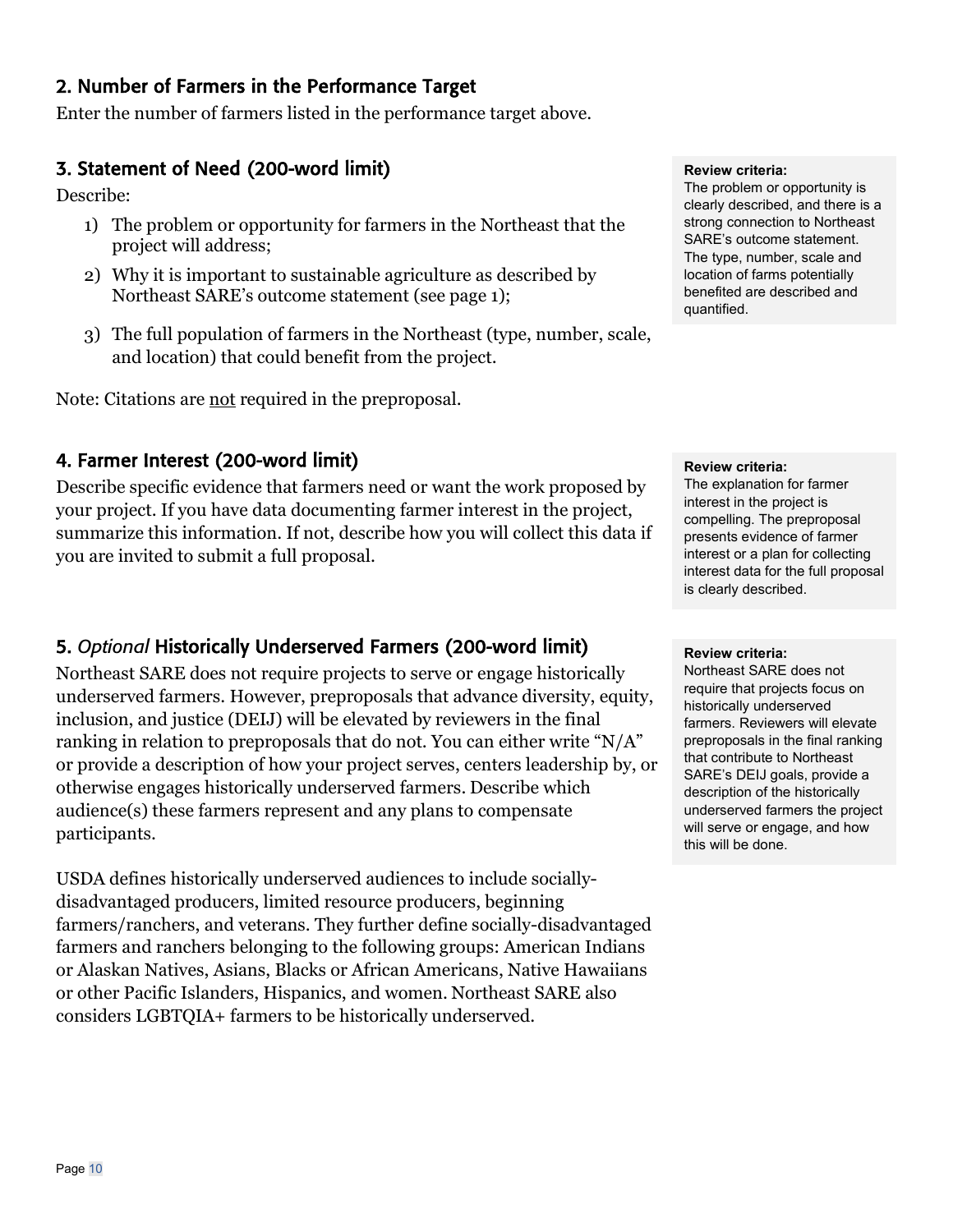#### 6. Key Individuals (150-word limit)

Use the following format to describe people with essential roles in this project:

*Name, title, business or organization. Describe this person's skills, relevant experience and primary responsibilities on the project.* 

Start with yourself, then list other key individuals.

If some team members have not yet been identified, provide descriptions of their roles as placeholders. For example, an acceptable entry might say, "a veterinarian with poultry expertise who works in the target states," or "two state health department personnel with experience in water quality programs."

## 7. Education Plan (300-word limit)

Describe the activities that will provide farmer education to address the problem or opportunity listed above. The education plan must be realistic, describe content and methods appropriate to engage farmers and likely lead to achievement of the performance target. The description should include:

- 1) A realistic number of farmers expected to participate;
- 2) How they will be recruited and retained;
- 3) The type of project interactions and educational experiences in which they will participate;
- 4) The specific knowledge, awareness, skills and attitudes they will acquire from project activities that will lead to the performance target; and
- 5) The process that will be used to verify the extent to which the performance target is achieved.

Please note: The education plan should be based on information already proven useful and suitable for adoption. If this preproposal includes research, the education plan cannot be contingent on the results of the proposed research. However, engaging farmers in the project's research activities should be an integral part of the educational approach.

#### **Review criteria:**

The key individuals have the skills and experience to conduct the project. Their roles are well defined.

#### **Review criteria:**

The recruitment and education plan is appropriate and effective for the farmers who will benefit from the project. The knowledge, awareness, skills and attitudes to be gained by farmers are likely to lead to the performance target. It is clear how verification will be conducted. The education plan is based on useful information that is suitable for adoption.